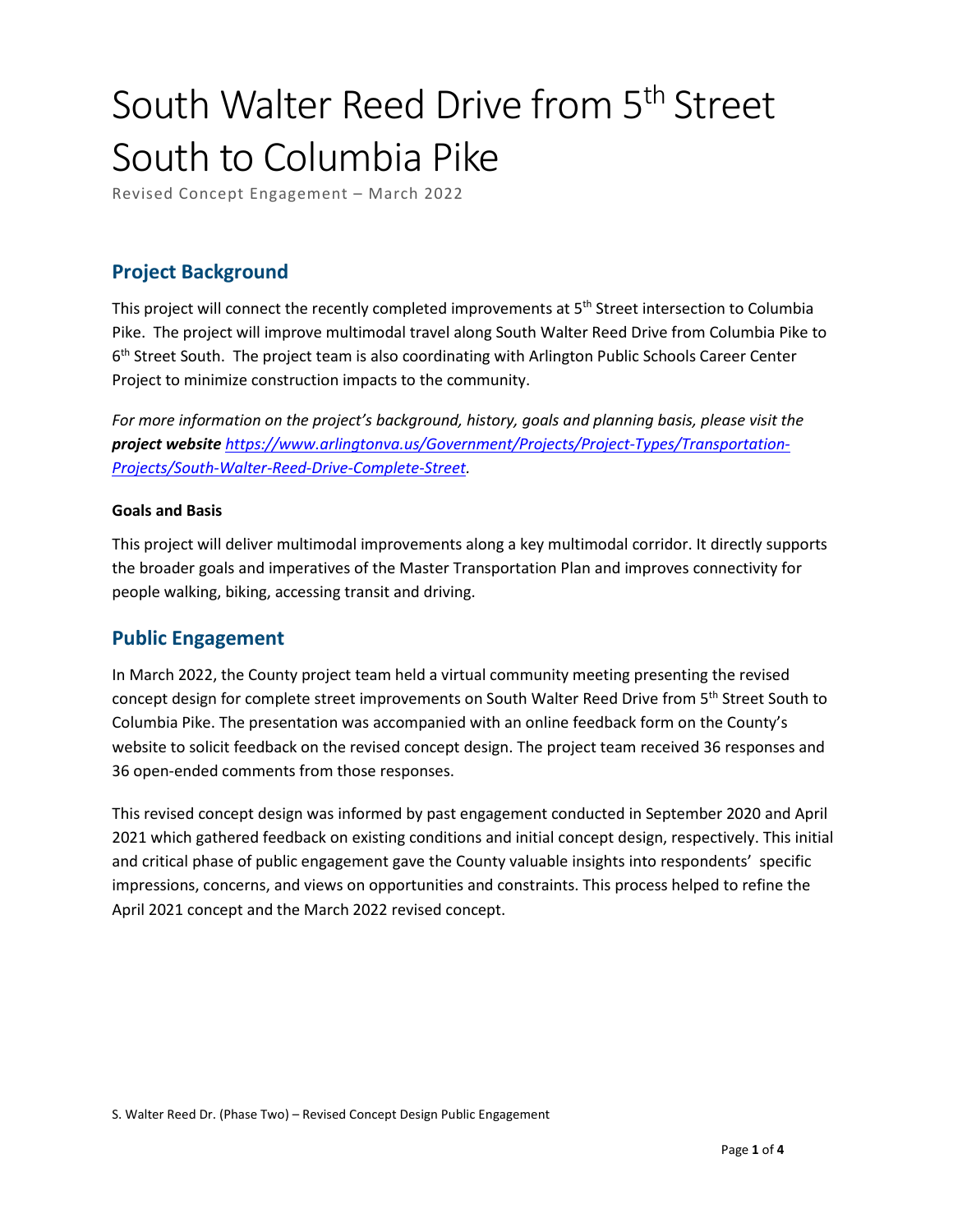# **Engagement Process**



#### **What We Heard**

Overall, the project has received support from respondents throughout the engagement process. In the most recent engagement, respondents were asked to rate how safe the proposed changes will make them feel and provide any additional open-ended feedback about the project. In general, respondents rated they will feel safer or much safer walking, taking public transit, biking, using a scooter, or driving with the proposed changes. The revised concept is rated to be safer for all modes of transportation when compared to existing conditions, according to respondent feedback.

*The following table depicts responses to the survey question: "Overall, how safe will the proposed changes make you feel while traveling S Walter Reed Drive using the following types of transportation?"* 

| Answered: 35 | Skipped: 1                                     |                             |              |                |                     |                                           |                                 |              |                                   |
|--------------|------------------------------------------------|-----------------------------|--------------|----------------|---------------------|-------------------------------------------|---------------------------------|--------------|-----------------------------------|
|              |                                                | <b>MUCH</b><br><b>SAFER</b> | <b>SAFER</b> | <b>NEUTRAL</b> | LESS<br><b>SAFE</b> | <b>MUCH</b><br><b>LESS</b><br><b>SAFE</b> | <b>NOT</b><br><b>APPLICABLE</b> | <b>TOTAL</b> | <b>WEIGHTED</b><br><b>AVERAGE</b> |
|              | Walking                                        | 40.00%<br>14                | 40.00%<br>14 | 14.29%<br>5    | 2.86%<br>1          | $0.00\%$<br>$\circ$                       | 2.86%<br>1                      | 35           | 1.91                              |
|              | Taking<br>public<br>transit                    | 25.00%<br>8                 | 25.00%<br>8  | 18.75%<br>6    | 3.13%<br>1          | 0.00%<br>0                                | 28.13%<br>9                     | 32           | 3.13                              |
|              | <b>Biking</b>                                  | 32.35%<br>11                | 38.24%<br>13 | 8.82%<br>3     | 0.00%<br>$\circ$    | 0.00%<br>$\circ$                          | 20.59%<br>7                     | 34           | 2.59                              |
|              | Using a<br>scooter                             | 31.25%<br>10                | 18.75%<br>6  | 9.38%<br>3     | 0.00%<br>$\circ$    | 0.00%<br>$\circ$                          | 40.63%<br>13                    | 32           | 3.41                              |
|              | Driving<br>$\mathbf{a}$<br>personal<br>vehicle | 21.88%<br>7                 | 31.25%<br>10 | 25.00%<br>8    | 3.13%<br>1          | 3.13%<br>1                                | 15.63%<br>5                     | 32           | 2.81                              |

S. Walter Reed Dr. (Phase Two) – Revised Concept Design Public Engagement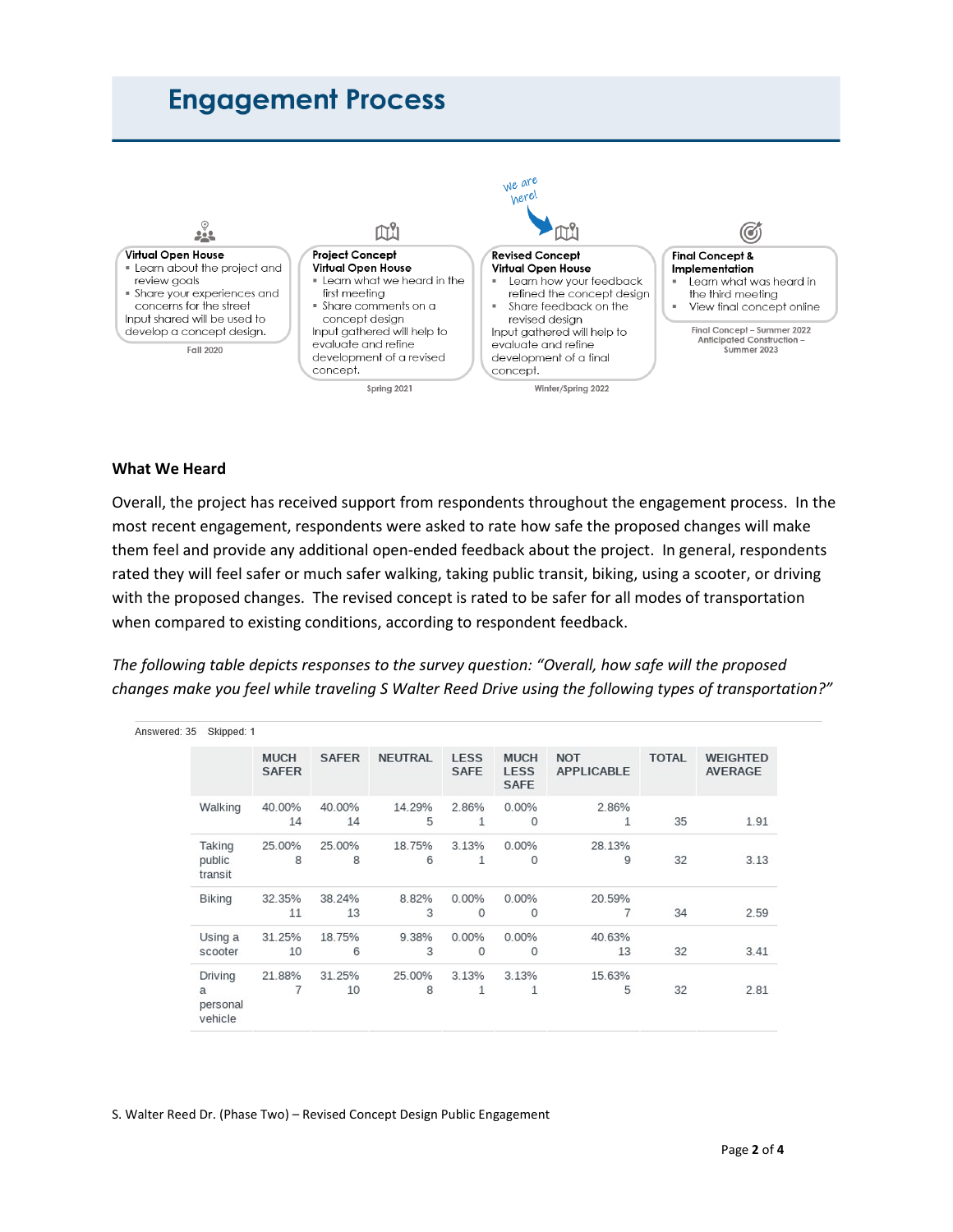#### **Engagement Summary**

#### *Desire for Additional Landscape Design*

 The project team is working with interdisciplinary staff to find potential opportunities for bioretention, landscaping or tree planting opportunities.

#### *Rectangular Rapid Flashing Beacon or HAWK Crossings on Walter Reed Drive*

 Per County's marked crosswalk guidelines, as a two-lane, 25 MPH, road with 9700 Annual Average Daily Traffic (AADT) in 2020 or 13,000 AADT in 2019, the recommended treatment is a high visibility style crosswalk marking with pedestrian crossing signage. An RRFB or HAWK is recommended for higher speed roadways with more than two lanes.

#### *Two-Way Cycle Track at 6th Street South*

- **The primary concern of a two-way cycle track over a short distance and crossing intersections is** that a cyclists crossing traffic direction is unexpected to vehicular drivers turning to or from Walter Reed Drive. On an arterial road like Walter Reed Drive, DES' goal is to keep the bike facility treatment consistent throughout the corridor to reduce confusion or unexpected oncoming traffic from a different direction.
- $\blacksquare$  6<sup>th</sup> Street south is a neighborhood minor street and is more appropriate to propose a two-way cycle track over a short distance. The proposed two-way also does not cross over any intersection.

#### *Utilization of Right-of-Way Spaces on Walter Reed Drive*

- The revised concept minimizes removal of existing parking. The proposed concept balances the need for on-street parking and protecting bicycle crossing at intersections, while providing a net gain of approximately 25 spaces. ADA parking spaces will be included in subsequent design plans.
- Walter Reed Drive is an arterial street and serves multiple modes of transportation. These characteristics make it unsuitable for bus queuing and use as dedicated loading zones.

#### *Out of Scope Comments*

There were several comments requesting wider sidewalks throughout the corridor and protected bike lanes on 9<sup>th</sup> Street South. While staff understands these concerns, they are outside the scope of this capital project.

#### **Next Steps**

The project team is looking for opportunities to incorporate what we heard during public engagement into the final concept design. We will be continuing design development throughout 2022 with a final design anticipated in Summer 2022. Construction is tentatively slated to commence in Summer 2023 and will last approximately 12 months.

*The next public engagement checkpoint for this project is expected to occur in Fall 2022.*

S. Walter Reed Dr. (Phase Two) – Revised Concept Design Public Engagement